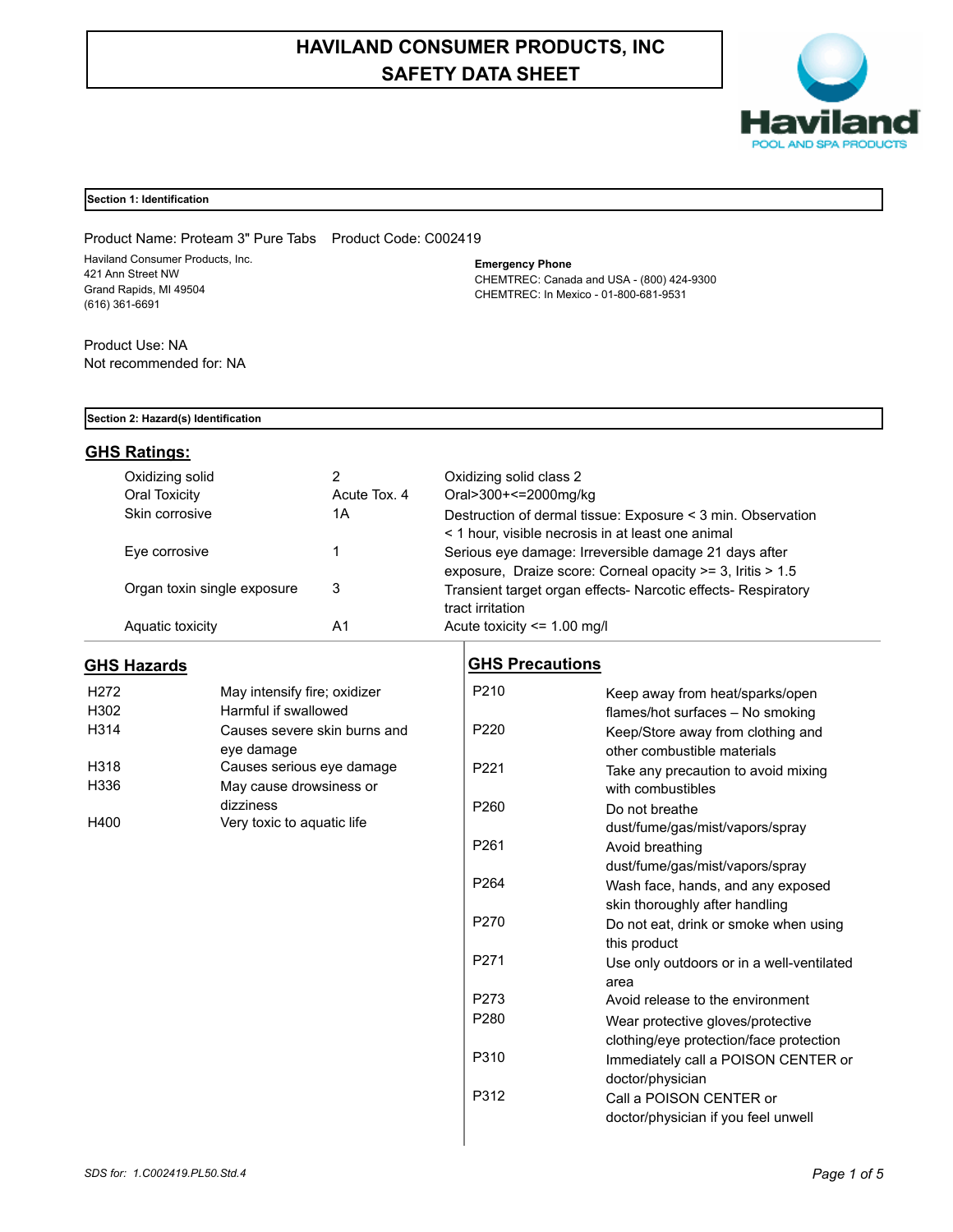| P321             | Specific treatment (see first aid                |
|------------------|--------------------------------------------------|
|                  | treatment on SDS)                                |
| P330             | Rinse mouth                                      |
| P363             | Wash contaminated clothing before                |
|                  | reuse                                            |
| P391             | Collect spillage                                 |
| P301+P312        | IF SWALLOWED: Call a POISON                      |
|                  | CENTER or doctor/physician if you feel<br>unwell |
| P301+P330+P331   | IF SWALLOWED: Rinse mouth, Do                    |
|                  | NOT induce vomiting                              |
| P303+P361+P353   | IF ON SKIN (or hair): Remove/Take off            |
|                  | immediately all contaminated clothing.           |
|                  | Rinse skin with water/shower                     |
| P304+P340        | IF INHALED: Remove victim to fresh air           |
|                  | and keep at rest in a position                   |
|                  | comfortable for breathing                        |
| P305+P351+P338   | IF IN EYES: Rinse cautiously with                |
|                  | water for several minutes. Remove                |
|                  | contact lenses if present and easy to            |
|                  | do - continue rinsing                            |
| P370+P378        | In case of fire: Use suitable media for          |
|                  | extinction                                       |
| P405             | Store locked up                                  |
| P403+P233        | Store in a well ventilated place. Keep           |
|                  | container tightly closed                         |
| P <sub>501</sub> | Dispose of contents/container in                 |
|                  | accordance with                                  |
|                  | local/regional/national/international            |
|                  | regulations                                      |
|                  |                                                  |

## **Danger**



| Section 3: Composition/Information on Ingredients |                             |                              |                              |
|---------------------------------------------------|-----------------------------|------------------------------|------------------------------|
| Chemical Name / CAS No.                           | <b>OSHA Exposure Limits</b> | <b>ACGIH Exposure Limits</b> | <b>Other Exposure Limits</b> |
| Trichloroisocyanuric acid                         |                             |                              |                              |
| 187-90-1                                          |                             |                              |                              |
| 190 to 100%                                       |                             |                              |                              |

## **Section 4: First-aid Measures**

## **Inhalation**

Rescuers should put on appropriate protective gear. Remove from area of exposure. If not breathing, give artificial respiration. If breathing is difficult, give oxygen. Keep victim warm. Get immediate medical attention. To prevent aspiration, keep head below knees.

## **Eye Contact**

Immediately flush eyes with water. Flush eyes with water for a minimum of 15 minutes, occasionally lifting and lowering upper lids. Get medical attention promptly.

## **Skin Contact**

Remove contaminated clothing. Wash skin with soap and water. Get medical attention. Wash clothing separately and clean shoes before reuse.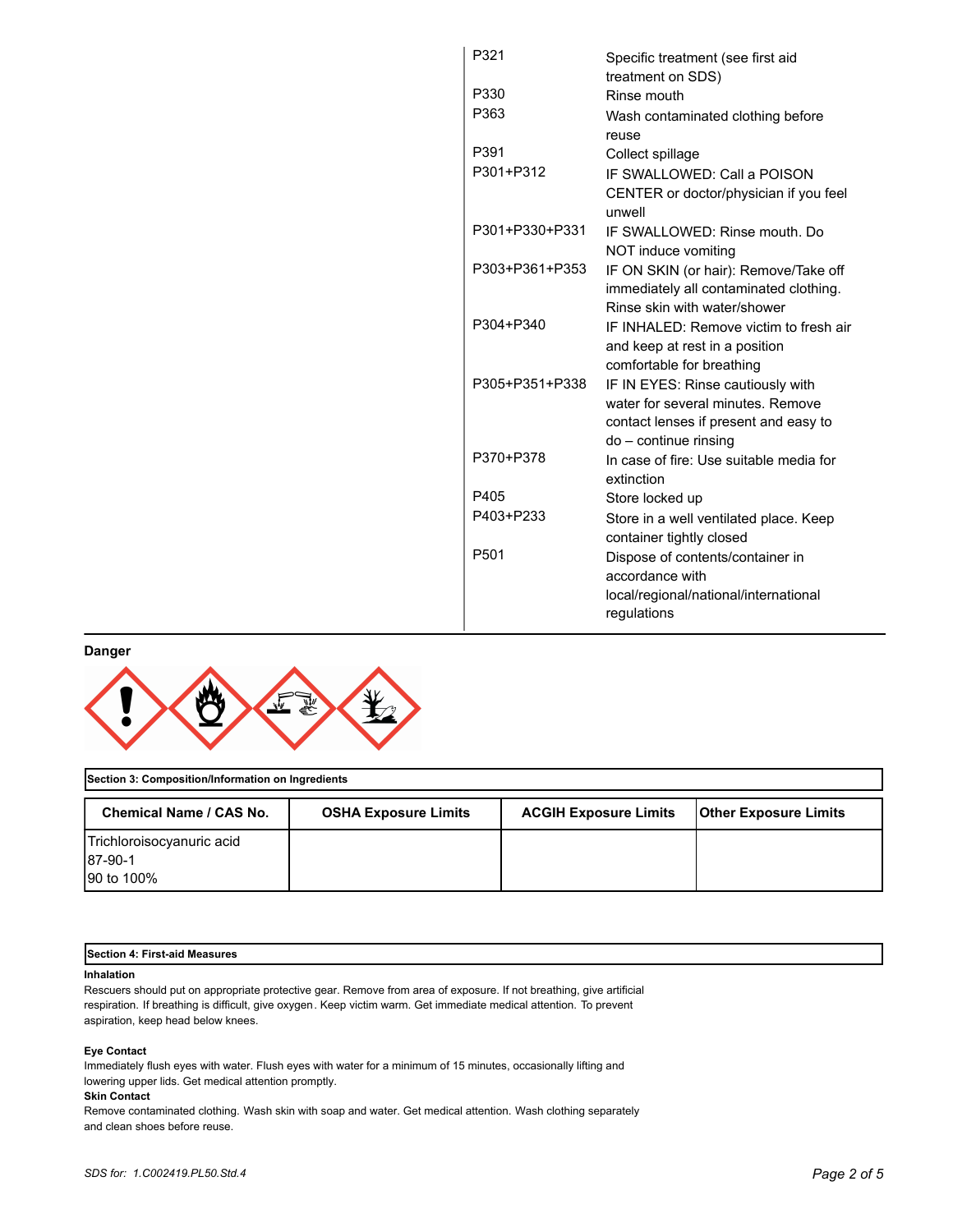#### **Ingestion**

If swallowed, do NOT induce vomiting. Give victim a glass of water. Call a physician or poison control center immediately. Never give anything by mouth to an unconscious person.

#### **Section 5: Fire-fighting Measures**

#### **Extinguishing Media**

Use water. Do not use dry chemical extinguisher containing ammonia compounds.

#### **Specific Hazards Arising from the Chemical**

Material does not burn but is an oxidizing agent and will support combustion of other materials.

#### **Special Protective Equipment and Precautions for Firefighters**

**Special Information**: As in any fire, wear self-contained breathing apparatus pressure-demand (MSHA/NIOSH approved or equivalent) and full protective gear.

**Section 6: Accidental Release Measures**

#### **Spill and Leak Procedures**

Sweep and fully collect the spilled product. If there is some non-polluted product left, separate it from the rest and collect it into a clean container with inner plastic bag. Contaminated product must be destroyed.

#### **Section 7: Handling and Storage**

#### **Handling Procedures**

Use with adequate ventilation. Avoid breathing dusts, mists, and vapors. Do not get in eyes, on skin, or on clothing. Wear eye protection and protective clothing. Wash thoroughly after handling.

**Pesticide Storage:** Keep this product dry in a tightly sealed container when not in use. Store in a cool, dry, wellventilated area away from heat or open flame. In case of decomposition, isolate container (if possible) and flood area with large amounts of water to dissolve all material before discarding the container.

**Section 8: Exposure Control/Personal Protection** 

| <b>Chemical Name / CAS No.</b>       | <b>OSHA Exposure Limits</b> | <b>ACGIH Exposure Limits</b> | <b>Other Exposure Limits</b> |
|--------------------------------------|-----------------------------|------------------------------|------------------------------|
| Trichloroisocyanuric acid<br>87-90-1 |                             |                              |                              |

**RESPIRATORY PROTECTION:** A respiratory protection program that meets OSHA 1910.134 and ANSI Z88.2 requirements must be followed whenever workplace conditions warrant the use of a respirator.

**SKIN PROTECTION:** Wear impervious protective gloves. Wear protective gear as needed - apron, suit, boots.

**EYE PROTECTION:** Wear safety glasses with side shields (or goggles) and a face shield.

**OTHER PROTECTIVE EQUIPMENT**: Facilities storing or utilizing this material should be equipped with an eyewash facility and a safety shower.

**HYGENIC PRACTICES:** Do not eat, drink, or smoke in areas where this material is used. Avoid breathing vapors. Remove contaminated clothing and wash before reuse. Wash thoroughly after handling. Wash hands before eating.

| Section 9:<br>э: Phvsical and Chemical Properties |  |
|---------------------------------------------------|--|
|                                                   |  |

| <b>Boiling range: Unknown</b>    | Flash point: Unknown         |
|----------------------------------|------------------------------|
| <b>Evaporation rate: Unknown</b> | <b>Flammability: Unknown</b> |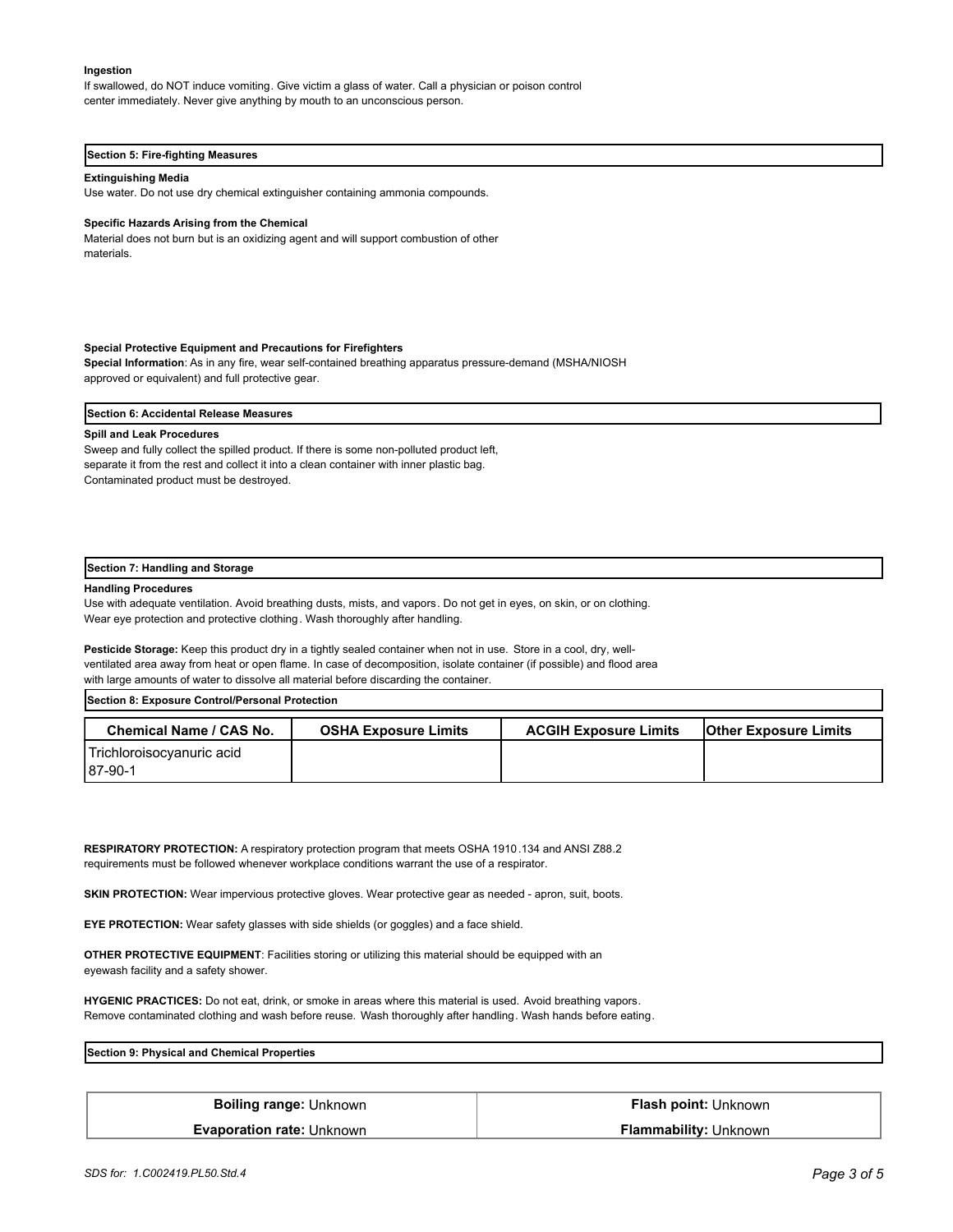## **Explosive Limits:** Unknown **Specific Gravity** Unknown **Specific Gravity** Unknown

**Autoignition temperature:** Unknown **Decomposition temperature:** Unknown

White powder **Appearance: Odor:** Slight chlorine odor

compressed into tablets

**Viscosity:** Unknown **Grams VOC less water:** Unknown

**Vapor Pressure:** Unknown **Odor threshold:** Unknown

**Vapor Density:** Unknown **pH:** 2.7 - 3.3 (1% solution) **Density:** Unknown **Melting point:** 225°C (decomposes) **Freezing point:** Unknown **Solubility:** 12 g/liter @ 25°C

**Section 10: Stability and Reactivity** 

**Chemical Stability: STABLE** 

#### **Incompatible Materials**

Product attacks metals in general. It reacts with water, oxidant and reducing agents, acids, alkalis, nitrogen products, ammonium salts, urea, amines, quaternary ammonium derivatives, oils, fats, peroxides, cationic tensioactives, etc. **Conditions to Avoid** Humidity and temperatures over 40°C. **Hazardous Decomposition Products** In combination with the above mentioned products, it decomposes and gives off a great

quantity of heat, chlorine, nitrogen trichloride, chlorine oxides, etc. with subsequent danger of explosion.

**Hazardous Polymerization**

Hazardous polymerization will not occur.

**Section 11: Toxicology Information**

**Mixture Toxicity** Oral Toxicity LD50: 410mg/kg

**Routes of Entry:**

Inhalation Ingestion Skin contact Eye contact

## **Effects of Overexposure**

**Emergency Overview**

Harmful by ingestion. Causes burns in contact with the skin and eyes. **Acute Health Effects**

Contact with the skin may cause redness, strong burning sensation, with eventual ulceration. Contact with the eyes may cause pain and tears. Impaired vision. Ingestion may cause abdominal pain, nausea, general weakness. Inhalation may cause sore throat, cough, nausea.

**Section 12: Ecological Information**

**Component Ecotoxicity**